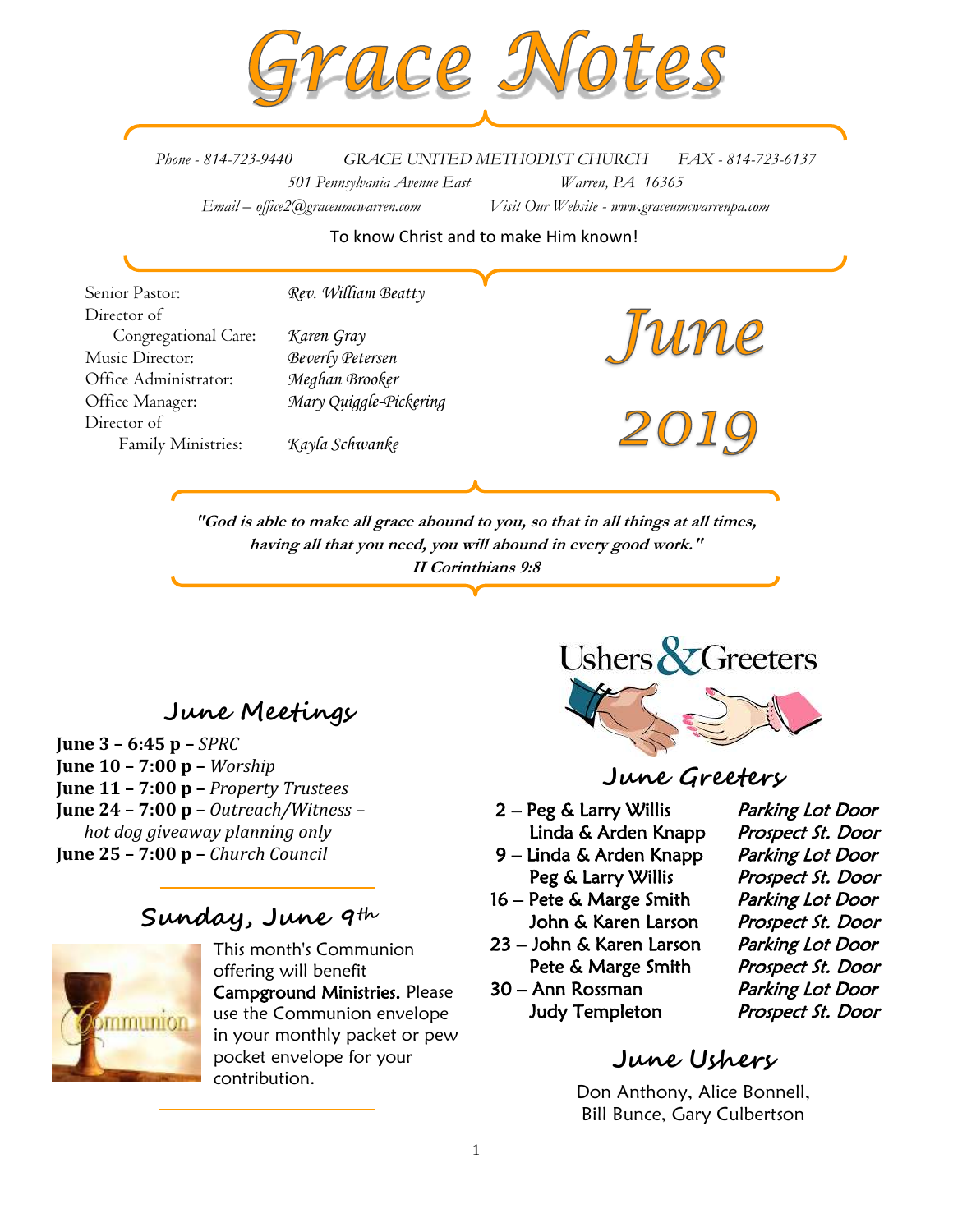# **From the Pastor Light Up The Night**

've been thinking a lot recently about the image of light and darkness in the Bible. When I was 9 years old I watched a scary movie and it so troubled me that I slept with a nightlight until I was in  $9<sup>th</sup>$  Grade. No foolin'. I really was afraid of the dark. There's something… sinister in darkness – or at least there is in the overactive imagination of an 11 year-old boy. I got over it… well, mostly. I

John the Apostle uses the image of light and darkness frequently, in his Gospel, in his letters, in the Revelation. Light reveals. Light welcomes. Light highlights. Darkness conceals. Darkness is foreboding. Darkness misdirects.

"God is light; in Him there is no darkness at all." (1 John 1:5) If light is an image of holiness and darkness is an image of evil, God is perfect holiness – there is no evil in God whatsoever.

When John described Jesus in the prologue of his Gospel he wrote, "In him was life, and that life was the light of all mankind. The light shines in the darkness, and the darkness has not overcome it." (John1:4-5)

God is light and Jesus is the light of all humanity.

Jesus said, "I am the light of the world. Whoever follows me will never walk in darkness, but will have the light of life." (John 8:12b)

John continues this theme in his letters: "If we claim to have fellowship with [God] and yet walk in the darkness, we lie and do not live out the truth. But if we walk in the light, as he is in the light, we have fellowship with one another, and the blood of Jesus, his Son, purifies us from all sin." (1 John 1:6-7)

Just the tip of the iceberg, really, on what John has to say about light and darkness. And as I read through these passages, the words of Jesus in the Gospel of Matthew, from the Sermon on the Mount, ring in my heart:

"You are the light of the world. A town built on a hill cannot be hidden. Neither do people light a lamp and

put it under a bowl. Instead they put it on its stand, and it gives light to everyone in the house. In the same way, let your light shine before others, that they may see your good deeds and glorify your Father in heaven." (Matthew 5:14-16)

Wait a minute. Jesus said He is the light of the world… but then he tells us WE are the light of the world… What's going on?

God is light; in Him there is no darkness at all.

Shortly after Jesus said, "I am the light of the world" in John's Gospel (8:12), he repeated this truth while speaking with a blind beggar, but with a simple, important variation: "While I am in the world, I am the light of the world." (John 9:5)

"While I am in the world…"

Jesus revealed the light of God while he was in the world. He lived out the character and nature of God in everything He said and did. He revealed God to a world lost in darkness.

"While I am in the world…"

But Jesus died and rose and ascended to heaven. When he returns, there will be no sun or moon but God Himself will be the light for the world (Revelation 22 and 23). But until then…

"You are the light of the world."

We reveal the nature and character of God to a world watching in darkness. It doesn't matter how long you have been a Christ follower or how devout you are or how many times you've read the Bible (or maybe you haven't read it yet), someone is watching you. Someone knows you have faith and they're watching. And a few may be watching to "catch" you getting it wrong. But I really do believe that most people are watching because they desperately want you to get it right – or at least to show enough of who God is to see hope and real love and grace and mercy. They want to see light instead of darkness. They want us to light up the night.

So, go and be the light of the world – reflect the light of God in Jesus Christ fueled by the power of the Holy Spirit!

In Christ, Pastor Bill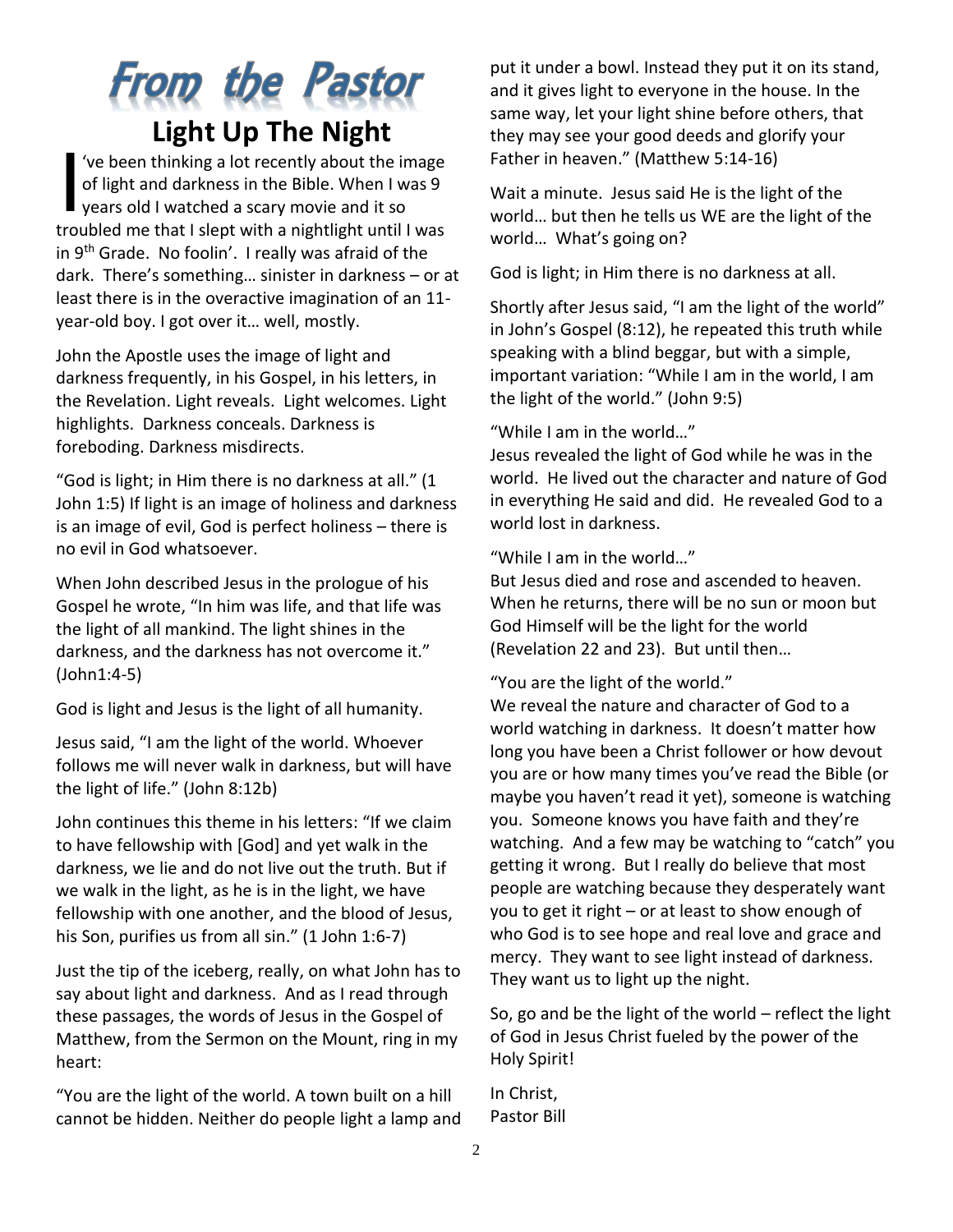

t's beautiful here!! If the sun would shine more than one day in a row, it would be perfect! At least I haven't worn my heavy clothes for a whole week! May that continue. I

Practices are officially over. Small groups will practice as needed… and they will be needed! Grace Choir sings every week and practices at 10:30 Sunday mornings. They had a pew day recently to hear the trombones. They were just wonderful! Our Kris did all their arrangements and they were so good. I hope they come back real soon. Thank you, Guys.

The Bells made their first trip out of Grace Church. We went to Otterbein UM Church in Pittsfield. Whether we go next door or to Africa, taking the bells and all that goes with them is a real job. But this bell choir has the Armstrongs! They are organized, complete with laundry baskets and towels! Thank you, all you dear ones, for all you did, and to all the bell ladies for playing so well. There were the usual comments after: "I missed 2 notes.", "Did you hear my wrong note?" No! and neither did the audience. We had them singing and smiling and I hope they enjoyed it as much as we did.

It's time to look at the attendance to see who was here the most Wednesdays and Sundays. Here they are: Kris missed 1; Tristan missed 2; Trish and Bill missed 5; Beth, LuAnn, and Vickie missed 6; and Alice, Renee, Larry, Suzette, Louie and Carol missed 10 or less. Awesome!! That is really wonderful!! Thank you all, my darlings. This is what makes us so good.

The children are not to be outdone. Kylie missed 3; Katelyn and Laken missed 4; Eddie, Addie and Jacob missed 5; DJ and Becca missed 6; and Tymber, Riley and Violet missed less than 10. Way to go, kids!!

So , everyone, enjoy summer and come to church!! Roll will not be taken… promise.

*Beverly Petersen*

# *From the Director of Congregational Care*

*"And all thy children shall be taught of the Lord; and great shall be the peace of thy children." Isaiah 54:13*

wish is an expressed desire for the welfare, happiness and health of someone. Those  $\blacksquare$ are our wishes this month for our dads. stepdads, grandfathers or father figures. They have a huge task. A

There are some guidelines from a booklet by Pastor David Jeremiah called Creative Family Living: 20 Ideas for Christian Family Interaction. Here are some of the ideas for raising boys. Help your son decide his convictions before he faces the choices. Teach your son never to underestimate the importance of his choices. Train your son to determine the risk factor in every situation. Show your son how to depend upon God every day. Motivate your son to declare his decisions with courage. Encourage your son to develop friends who will stand with him.

Raising Faith-filled daughters; Fathers are irreplaceable! Surround her with faith-filled role models. A little freedom teaches big lessons. Don't allow your daughter to absorb the "little princess" mentality that will only breed selfishness and a sense of entitledness. Encourage your daughter to develop an independent quiet time with God. Teach your daughter early that God gave her special talents and aptitudes for a reason and help her stay busy developing them and completing everyday tasks. Discuss issues like peer pressure and social standards for beauty and sexuality. Don't make fear a factor, be her cheerleader teaching her to step out in faith in spite of fear.

Let's prepare our children well as they each have the potential to do great things for God. With God's help we can teach them to strengthen themselves in the Word, stand confident in Christ and step out with courage for righteousness sake.

Grace Church is praying for you, Dad… You are not alone as you take your God-given responsibility in your family.

Now June celebrants: fathers, graduates,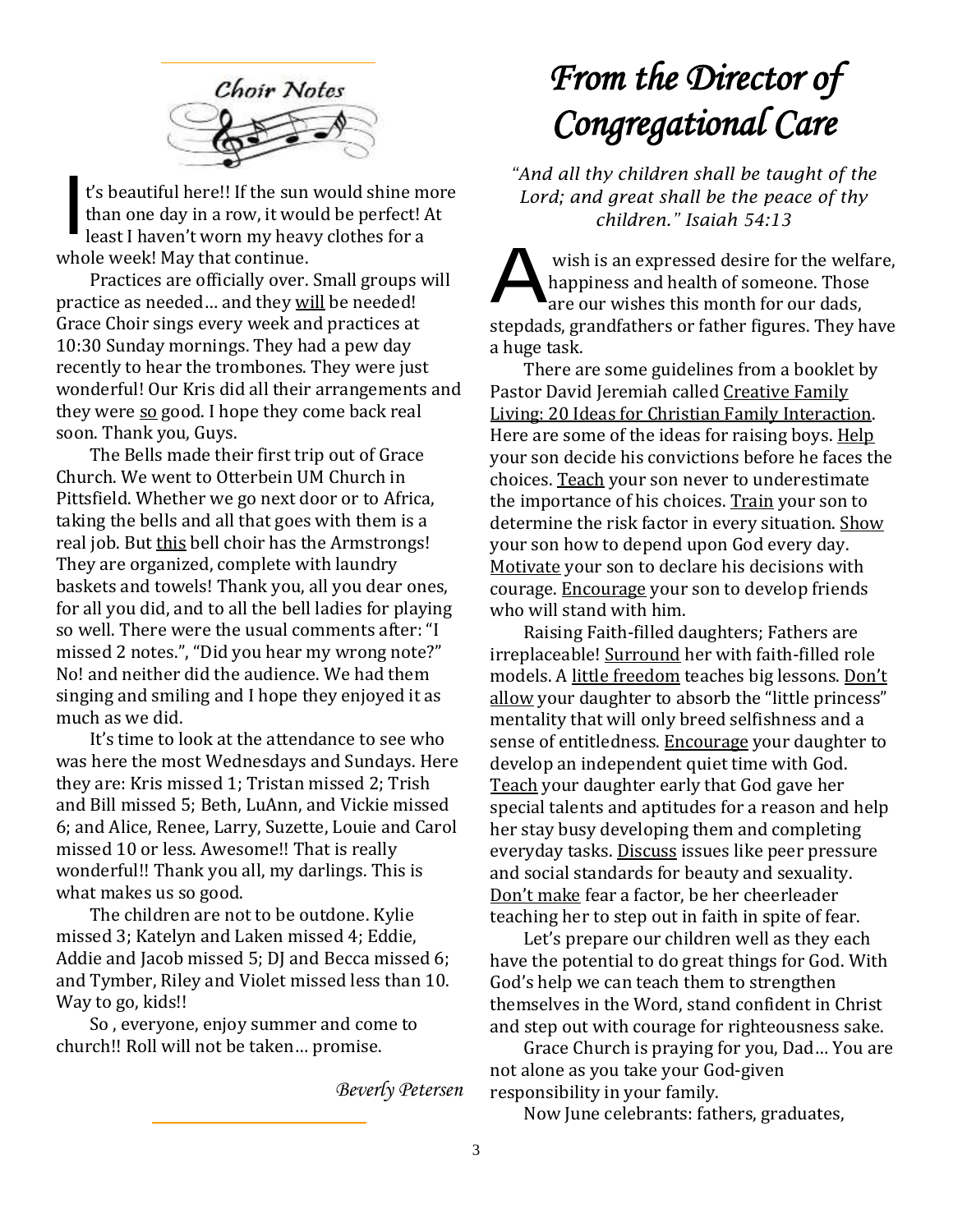brides and grooms, reach out to others with the love and life of Jesus Christ.

> *Grace, mercy and peace, Karen D. Gray*



Dean & Melinda thank everyone for their love, prayers, and support. We are overwhelmed with the blessings from our Grace Church family. We love you all!



he last day of preschool was bittersweet. We had some time for parents and caregivers to come in at the end of our day and take pictures and say our goodbyes. We look forward to seeing all our morning children again next year. We still have openings in the preschool program for the 2019-2020 school year, so please continue to let others know that registration forms can be picked up in the church office all summer long. June  $30<sup>th</sup>$  is our next 5<sup>th</sup> Sunday, and the Care With Grace Daycare along with Promise Preschool will have an ice cream sundae bar after the combined 10:00 a.m. service! We would like to thank our Grace Church family for its continued support. Because of your generosity, our outreach to children & families in the community will continue, and we are so very grateful! Trish Gentilman & Brenda Whyte [preschool@atlanticbbn.net](mailto:preschool@atlanticbbn.net) T

s we begin to watch summer roll in, and life starts to hopefully slow down, I hope you can spend time going on vacation and A



spend more time together. I am sad to say that this will be my last newsletter to you all as your Director of Family Ministries. In August I will be getting married and moving out of the area to begin our lives together as a married couple. It has been an honor to serve all of you here at the church and I am sorry if I never got to know you very well.

I wanted to leave you all with some words that we heard this past winter at SPARK by Duffy Robbins, "Jesus is with us in the jungle, this is God in the car with you. When the journey is beautiful, when the scene is amazing, God's there." I want you to remember that as you are traveling through the summer into the fall time that no matter where you go or what you do God is with you. He is there when the times are good and when the times are bad. He will always be there for us in our lives and when we call upon him.

Thank you for welcoming me into your home for the past year. May God bless all of you on your journeys.

~Kayla Schwanke – Director of Family Ministries

he nursery is open! They are so cute. We are looking forward to summer. We have so many fun things planned – going to the library, swimming, and field trips. June 30<sup>th</sup> (5<sup>th</sup> Sunday) there will be an ice cream social at the church after the 10am service for T



donation. All proceeds go to Care with Grace and Promise Preschool.

Care with Grace will be closed July  $1^{st}$  – July  $5^{th}$  and reopen on July 8<sup>th</sup>.

We want to say thanks for everything! ~Jolee Cradduck & Irene Garris, co-directors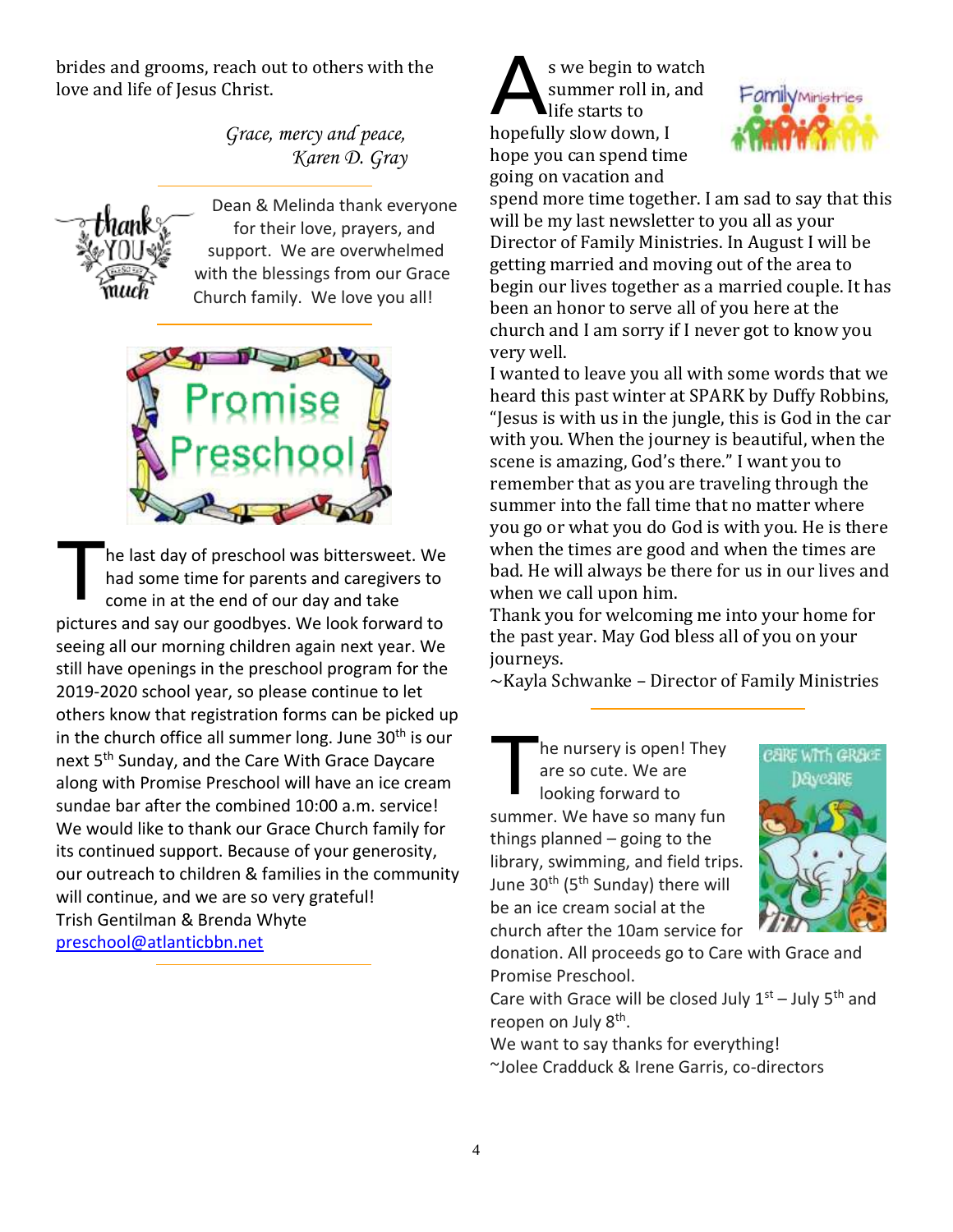

During Worship *9:30 a.m. (0-2 yrs.)* 

*~* 

*11:00 a.m. (0- 5 yrs.)*  **June 2** *–* Becky Fuller **June 9 –** Anna Peterson **June 16 –** Becky Fuller **June 23 –** Anna Peterson **June 30 –** Becky Fuller



### **Our budget the month of April 2019:**

*Other income consists of funds from Sunday* 

*School, Room Rental, Bible Studies, Literature Tables, Fitness Ministry, Easter, Christmas, and Misc. Income.*

| <b>BUDGET</b>                       | 2019      | 2018      |  |  |  |  |  |  |
|-------------------------------------|-----------|-----------|--|--|--|--|--|--|
| <b>Other Income:</b>                | 482.75    | 3,524.23  |  |  |  |  |  |  |
| Offerings &                         |           |           |  |  |  |  |  |  |
| <b>Tithes</b>                       | 27,839.00 | 39,536.10 |  |  |  |  |  |  |
| <b>Total Income</b>                 | 28,321.75 | 43,060.33 |  |  |  |  |  |  |
| <b>Number of Sundays:</b><br>5<br>4 |           |           |  |  |  |  |  |  |
| Borrowed                            | 0         | 0         |  |  |  |  |  |  |
| <b>Expense:</b>                     | 37,107.70 | 23,160.18 |  |  |  |  |  |  |
| Attendance:                         | 1,055     | 1,310     |  |  |  |  |  |  |
| <b>Connectional Apportionments</b>  |           |           |  |  |  |  |  |  |
| <b>Obligation-</b> 3,330.00         |           |           |  |  |  |  |  |  |
| <b>Paid to date</b> 13,320.00       |           |           |  |  |  |  |  |  |
| Ahead (Behind)                      |           |           |  |  |  |  |  |  |
| Percent of year to date paid 33.3%  |           |           |  |  |  |  |  |  |

**His income**: Was \$14,738.58 higher in April 2018 compared to April 2019 **Our expenses**: Were \$13,947.52 higher in April 2019 compared to April 2018

Submitted by: Alice Bonnell, Finance Chair



#### **Flock Talk!** *"Follow Me, and I will make you fishers of men."*  Four years ago, a

diversified group of us began our journey through the Disciple Bible Study Series. Some of us have traveled through all four years and some have easily fallen in step throughout the courses. One thing is certain, if you ask us where something is in the Bible, we can probably find it with a quick turning of the pages! Our studies have been consistently demanding in the most glorious way! Disciple class is a two-hour commitment once a week for nine months that kept our donkeys at a fast trot. Our noses were in our Bibles all week long to prepare for the rewards of learning how to be a better disciple. The word disciple means "learner". A learner thrives in the presence of a good teacher. Pastor Bill brought Scripture to life and gave us an unmistakably clear understanding of how to live out the Great Commission. His teaching and our time spent in the Word has changed lives. We know, we saw our own lives change. We watched minds renew in our small groups and we learned, we loved, we encouraged and became like family.

This fall there will be new offerings and new inspiration. You might have a prompting to join, though you may have never thought of yourself as a fisher of people. But Jesus says we are. Jesus says we are to follow Him. He gives us the desire to drop our nets. He caught us and released us as His followers. The world is waiting to see what Christ looks like in you and me! If you have questions about these classes, please talk to us.

Lovingly, Sue Toombs, Lay Leader



On May 19th during the 9:30 service Jace Santo Yaegle and Wallace Edward Yaegle were baptized. They are the sons of Keith and Libby Yaegle.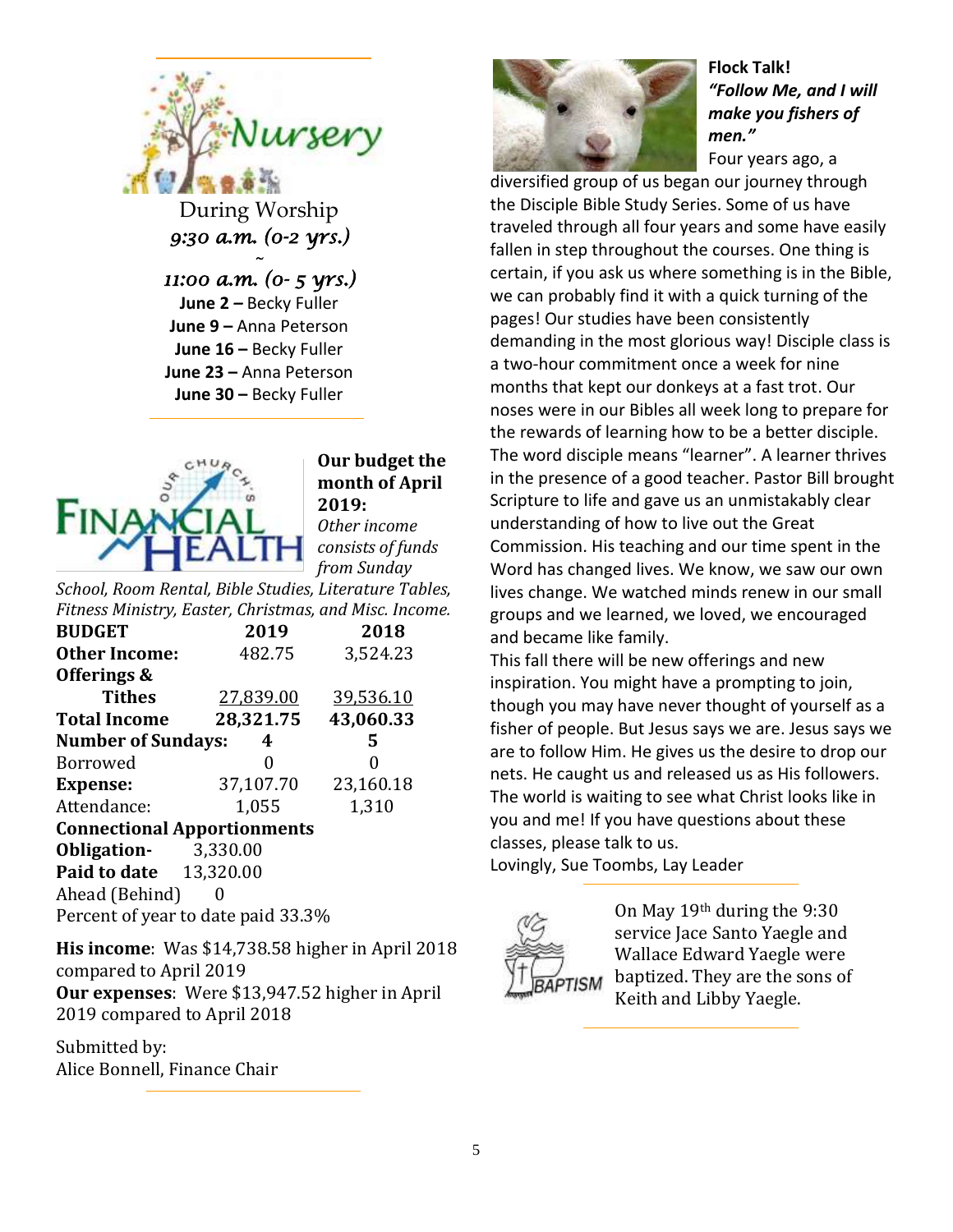

*June 30th* **is the 5th Sunday in June. During the months with 5 Sundays, we will have ONE worship service at** *10:00 a.m.*

### **SOC – Support Our Children**

Grace Promise Preschool and Care with Grace Childcare will continue collecting money for our children's ministry. This money will be divided equally between these programs. The children will be collecting (coins, bills, checks) on the 5th Sunday of those months with 5 Sundays. **The next collection** will be **June 30th.** The following months will also be collecting Sundays – September and December. Your assistance with this program is greatly appreciated.

The Grace Church Food Pantry is in need of **jam/jelly, pork & beans, canned ham or spam** at this time**.** Thank you to all who contribute to the Grace Church Food Pantry!





**Items for the July Newsletter need to be delivered to Mary in the Church office [\(mary@graceumcwarren.com\)](mailto:mary@graceumcwarren.com) by Wednesday, June 19. Thank you!**

"CHANGE FOR LIFE", baby bottles will be collected on Father's Day June 16<sup>th</sup>. Please bring your filled bottles or any bottles with change to Wesley Parlor



and place them into the box provided. These will benefit the "Women's Care Center of Warren County". If you forget, you may bring the bottles until the end of June. We thank you all very much, for your prayers and generous donations. Please continue to pray for the work of the center.

**PNC Park Faith Night** – Pirates vs. Padres



on Saturday, June 22<sup>nd</sup> at 4:05 pm. We are looking to do a bus trip like last year



and need a head count of all who are interested. A sign-up sheet will be in Wesley Parlor. Or call Dave or Jan Moore if interested 814-406-4242. Ticket pricing will follow. This should be a fun time for everyone! After the game we will have the opportunity to hear manager Clint Hurdle and other Pirates player and coaches share their personal experiences with how their faith has impacted both their lives and their careers in baseball specifically.



Youth 180 is a youth ministry for any youth grades  $6<sup>th</sup>$  – 12<sup>th</sup> held the third Friday of every month at Grace Church from 6:00 pm to 8:00 pm. Pizza, pop, and snacks will be provided. Open gym, organized activities, board games, rock painting, coloring, Nintendo Wii, and Youth 180 lesson. Bring friends! For more information find us on Facebook under Grace Warren, email [youth180@yahoo.com,](mailto:youth180@yahoo.com) or call 814-688-64445.



**June 2 –** Tymber Barr & Isabella Egger **June 9 –** Adelaide Keeports & Charlotte Keeports **June 16 –** OPEN **June 23 –** OPEN **June 30 –** OPEN

\*If you are available to serve on an OPEN date, please let an advisor know.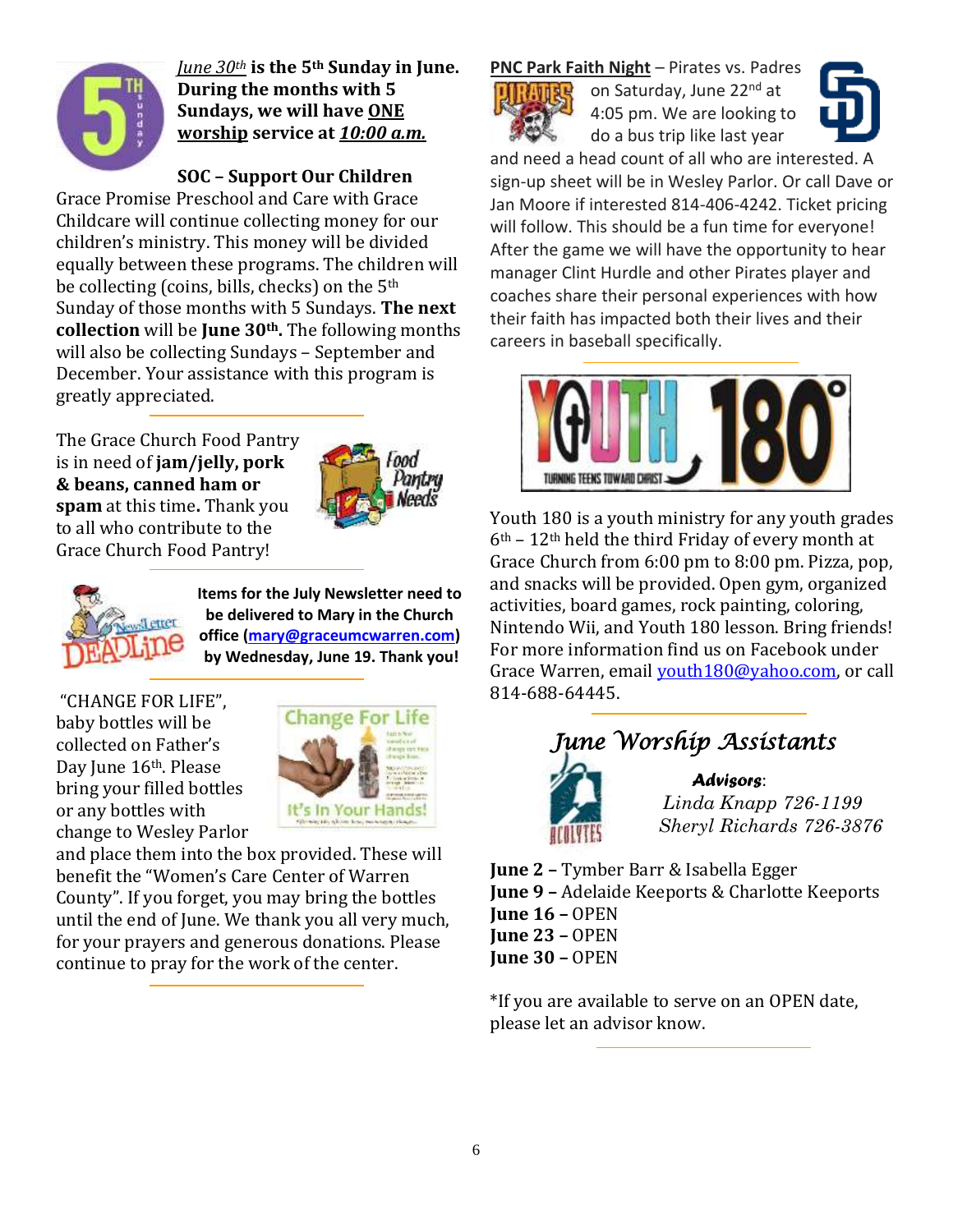

**June 1 – Kevin Babcock, Sahun Gupta**

- **June 3 – Schuyler Campbell**
- **June 5 – Todd Anderson, Doug Zaffino**
- **June 6 – Carol Ostergard, Allison Sedon, Katie Keeports**
- **June 7 – Stan Pearson, Sydney Brown**
- **June 8 – Jacob Carroll, Matt Brooker, Bill Thompson, Alfred Moore**
- **June 9 – Zane Anderson, Skip Morrison**
- **June 10 – Olivia Brocklehurst**
- **June 11 – Diane Risher, Katie Card**
- **June 12 – Barb Hallock, Dan Jeffrey**
- **June 14 – Sandra Culp, Julie McManigle, Megan Moore**
- **June 15 – Don Johnson, Jackie Saber**
- **June 16 – Hailey Peterson**
- **June 17 – John Larson, Scott Bonnell, Jamie Irwin, Jeff Zavinski**
- **June 18 – Judi Danielson, Laken Carroll, Koletin Zaffino**
- **June 19 – Sandy Darr, Jeremy Steves**
- **June 20 – MaryLou Sleeman, Jamie Houghtalen, Tristan Shepherd**
- **June 21 – Chris Berdine, Lindsey Culbertson**
- **June 22 – Summer Lucks, Justin Conarro, Mike Wilson, Peg Willis**
- **June 23 – John Huber, Rachel Lynds**
- **June 24 – Preston McMeans, Adele Armstrong, Skylar Zimmer**
- **June 25 – Zak Buerkle, Hollie Johnson, Steve Knapp, Chad Burns**
- **June 26 – Jill McCollough**
- **June 27 – Alex Danielson, Amy Black, Audrey Mader, Serena Haight**
- **June 29 – Laura Phillips**
- **June 30 – Leslie Stewart**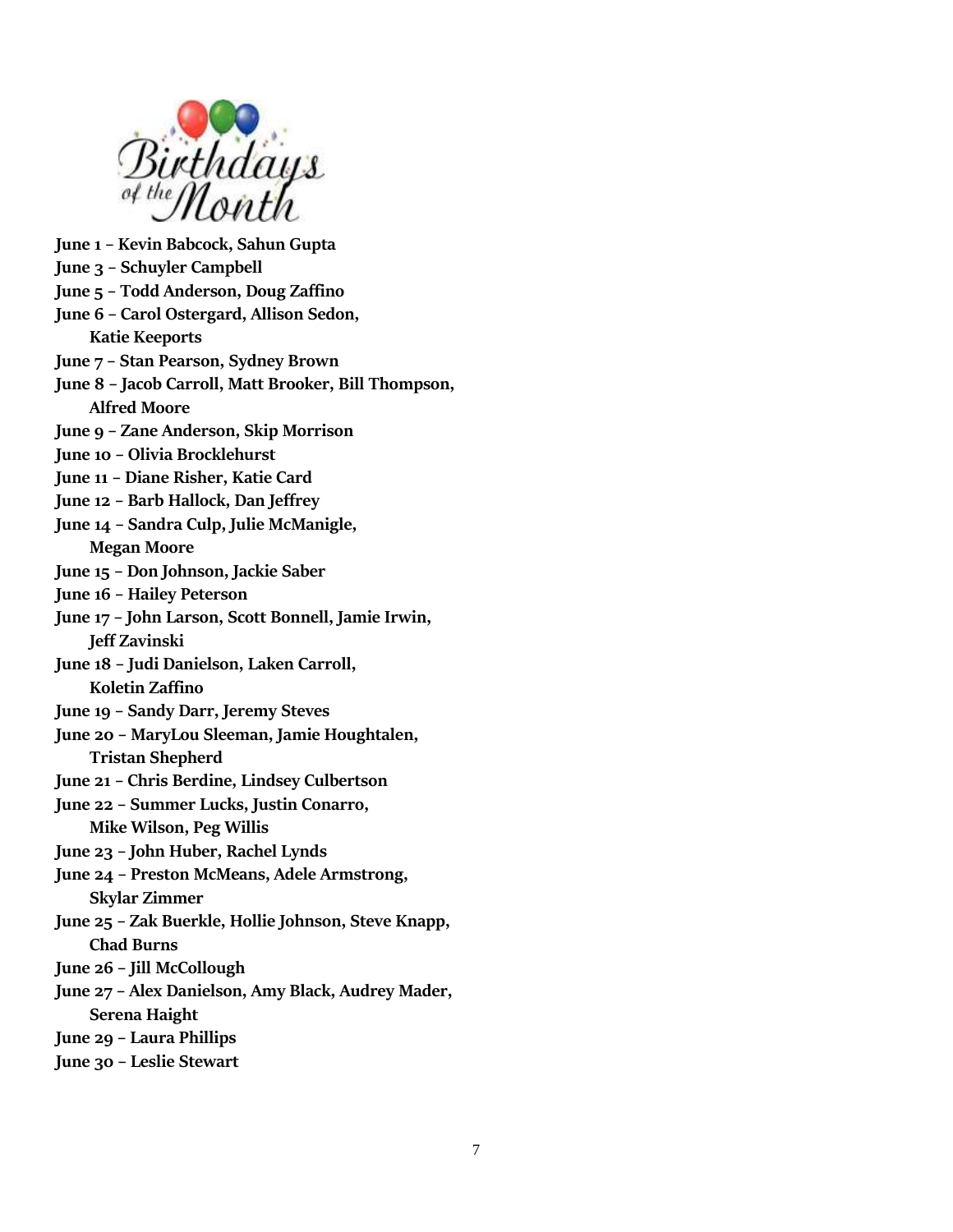L í I

| <b>SUNDAY</b>                                                                                                     | <b>MONDAY</b>                                                                                                                                                                      | <b>TUESDAY</b>                                                                                                                  | <b>WEDNESDAY</b>                                                                                                                                              | <b>THURSDAY</b>                                                                                                                                                                                     | <b>FRIDAY</b>                                                                  | <b>SATURDAY</b>                                                                                |
|-------------------------------------------------------------------------------------------------------------------|------------------------------------------------------------------------------------------------------------------------------------------------------------------------------------|---------------------------------------------------------------------------------------------------------------------------------|---------------------------------------------------------------------------------------------------------------------------------------------------------------|-----------------------------------------------------------------------------------------------------------------------------------------------------------------------------------------------------|--------------------------------------------------------------------------------|------------------------------------------------------------------------------------------------|
| $\overline{2}$<br>8:30/9:30/11:00 a<br>Worship<br>9:30 a Adult Sunday<br>School<br>9:45 a Sunday School           | $\overline{\mathbf{3}}$<br>1:15 p Fitness Class<br>5:15 p Christian Yoga<br>6:00 p Youth Group<br>6:30 p Habitat for<br>Humanity<br>6:45 p SPRC<br>7:00 p Eaton Parlor<br>Reserved | $\overline{4}$<br>11:00 a Staff Meeting<br>5:15 p Healing<br><b>Christian Yoga</b><br>6:00 p Pickleball                         | 5<br>7:00 a Men's Prayer<br><b>Breakfast</b><br>1:15 p Fitness Class<br>5:15 p Christian Yoga                                                                 | 6<br>12:00 p Kitchen &<br>Higginbotham<br>Hall Reserved<br>5:00 p Caregivers'<br><b>Support Group</b><br>6:00 p Pickleball<br>7:00 p AseraCare                                                      | $\overline{7}$<br>10:00 a Yarn<br>Angels<br>12:15 p Christian<br>Yoga          | 1<br>8<br>11:00 a Wesley<br>Parlor Reserved<br>11:00 a<br>Higginbotham<br><b>Hall Reserved</b> |
| 9<br>8:30/9:30/11:00 a<br>Worship<br>9:30 a Adult Sunday<br>School<br>9:45 a Sunday School<br>1:00 p Girl Scouts  | 10<br>1:15 p Fitness Class<br>5:15 p Christian Yoga<br>7:00 p Worship<br>7:00 p Eaton Parlor<br>Reserved                                                                           | 11<br>5:15 p Healing<br><b>Christian Yoga</b><br>6:00 p Pickleball<br>7:00 p Property<br>Trustees                               | 12<br>7:00 a Men's Prayer<br><b>Breakfast</b><br>1:15 p Fitness Class<br>5:15 p Christian Yoga                                                                | 13<br>6:00 p Pickleball                                                                                                                                                                             | 14<br>10:00 a Yarn<br>Angels<br>12:15 p Christian<br>Yoga                      | 15<br>1:00 p<br>Higginbotham<br><b>Hall Reserved</b>                                           |
| 16<br>8:30/9:30/11:00 a<br>Worship<br>9:30 a Adult Sunday<br>School<br>9:45 a Sunday School<br>4:00 p Watson Home | 17<br>12:00 p Caregivers'<br><b>Support Group</b><br>1:15 p Fitness Class<br>5:15 p Christian Yoga<br>7:00 p Eaton Parlor<br>Reserved                                              | 18<br>11:00 a Staff Meeting<br>4:30 p Wesley Parlor<br>Reserved<br>5:15 p Healing<br><b>Christian Yoga</b><br>6:00 p Pickleball | 19<br>7:00 a Men's Prayer<br><b>Breakfast</b><br>1:15 p Fitness Class<br>5:15 p Christian Yoga                                                                | 20<br>6:00 p Pickleball                                                                                                                                                                             | 21<br>10:00 a Yarn<br>Angels<br>12:15 p Christian<br>Yoga<br>5:30 p Youth 180! | 22                                                                                             |
| 23<br>8:30/9:30/11:00 a<br>Worship<br>9:30 a Adult Sunday<br>School<br>9:45 a Sunday School                       | 24<br>1:15 p Fitness Class<br>5:15 p Christian Yoga<br>7:00 p Outreach/<br>Witness<br>7:00 p Eaton Parlor<br>Reserved                                                              | 25<br>5:15 p Healing<br>Christian Yoga<br>6:00 p Pickleball<br>7:00 p Church<br>Council                                         | 26<br>7:00 a Men's Prayer<br><b>Breakfast</b><br>1:15 p Fitness Class<br>5:15 p Christian Yoga                                                                | 27<br>6:00 p Pickleball                                                                                                                                                                             | 28<br>10:00 a Yarn<br>Angels<br>12:15 p Christian<br>Yoga                      | 29                                                                                             |
| 30<br>10:00 a Worship<br>11:00 a Ice Cream<br>Social                                                              |                                                                                                                                                                                    |                                                                                                                                 | <b>CARE WITH GRACE</b><br><b>DAYCARE</b><br>is open daily from<br>6:30 am to 6:00 pm<br>located on the<br>second-floor parking<br>lot side and in the<br>gym. | <b>PROMISE</b><br><b>PRESCHOOL</b><br>is open Monday,<br>Wednesday, and<br>Thursday from 9-<br>11:30 am (3-year-<br>olds) and 12:30 -<br>3:00 pm (4- year-<br>olds) located on the<br>ground floor. |                                                                                |                                                                                                |